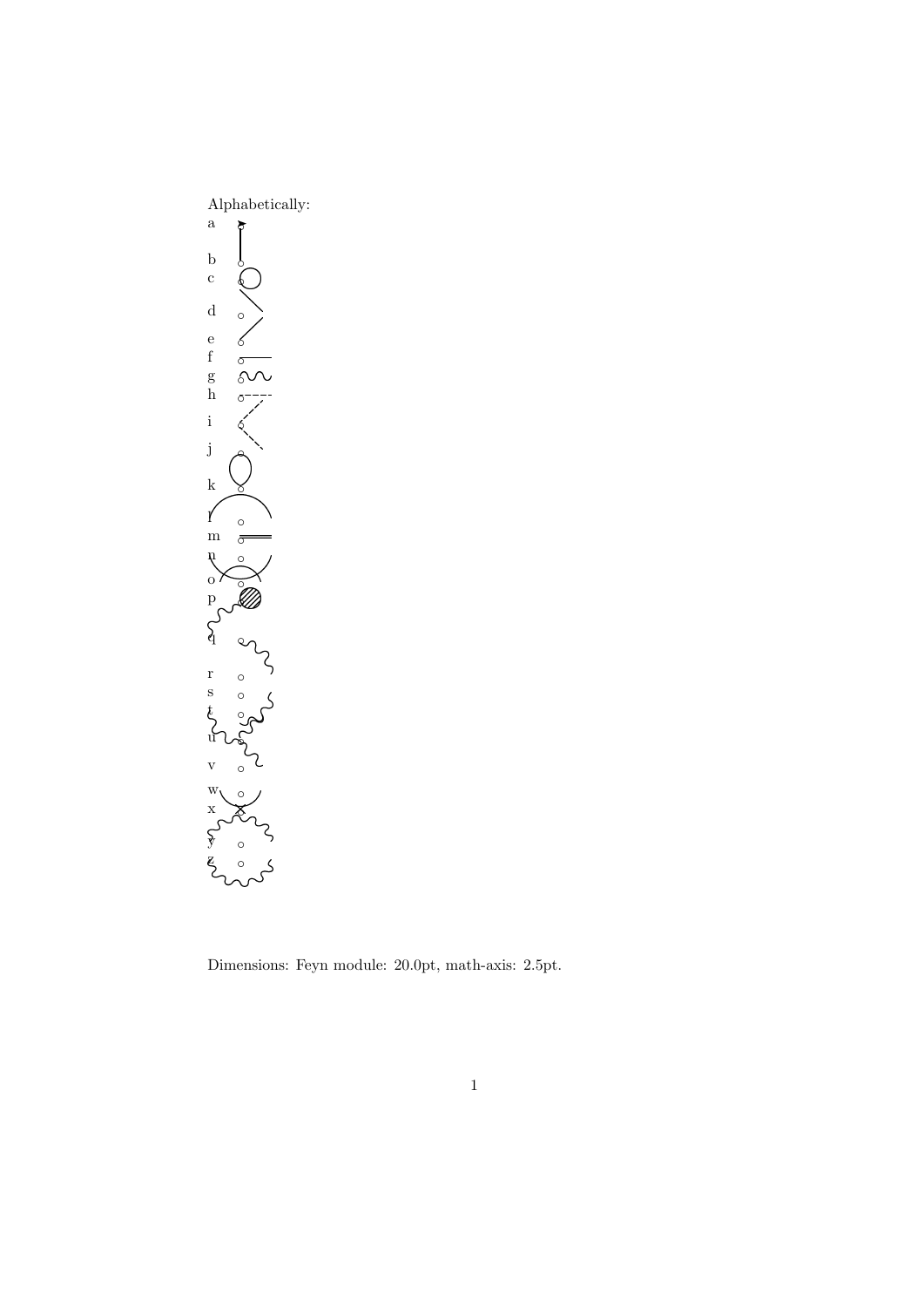With ligatures:

a ◦a aA ◦a aV ◦ <sup>f</sup> ◦<sup>f</sup> fA ◦<sup>F</sup> fV ◦pk fu ◦e fuA ◦E fuV ◦ pk fd ◦d fdA ◦D fdV ◦ pk fv ◦ b fvA ◦ B fvV ◦ pk fl ◦lflA ◦LflV ◦ pk flu ◦nfluA ◦NfluV ◦ pk flS ◦o flSA ◦O flSV ◦ pk flSu ◦w flSuA ◦W flSuV ◦ pk flo ◦k floA ◦K floV ◦ pk fs ◦|!| fs0 ◦|@| g ◦g gA ◦G gV ◦ pk gu ◦u guA ◦U guV ◦ pk gd ◦v gdA ◦V gdV ◦ pk gv ◦} gvA ◦] gvV ◦ pk g1 ◦q g1A ◦Q g1V ◦ pk g2 ◦r g2A ◦R g2V ◦ pk g3 ◦s g3A ◦S g3V ◦ pk g4 ◦t g4A ◦T g4V ◦ pk gl ◦yglA ◦YglV ◦pk glu ◦zgluA ◦ZgluV ◦ pk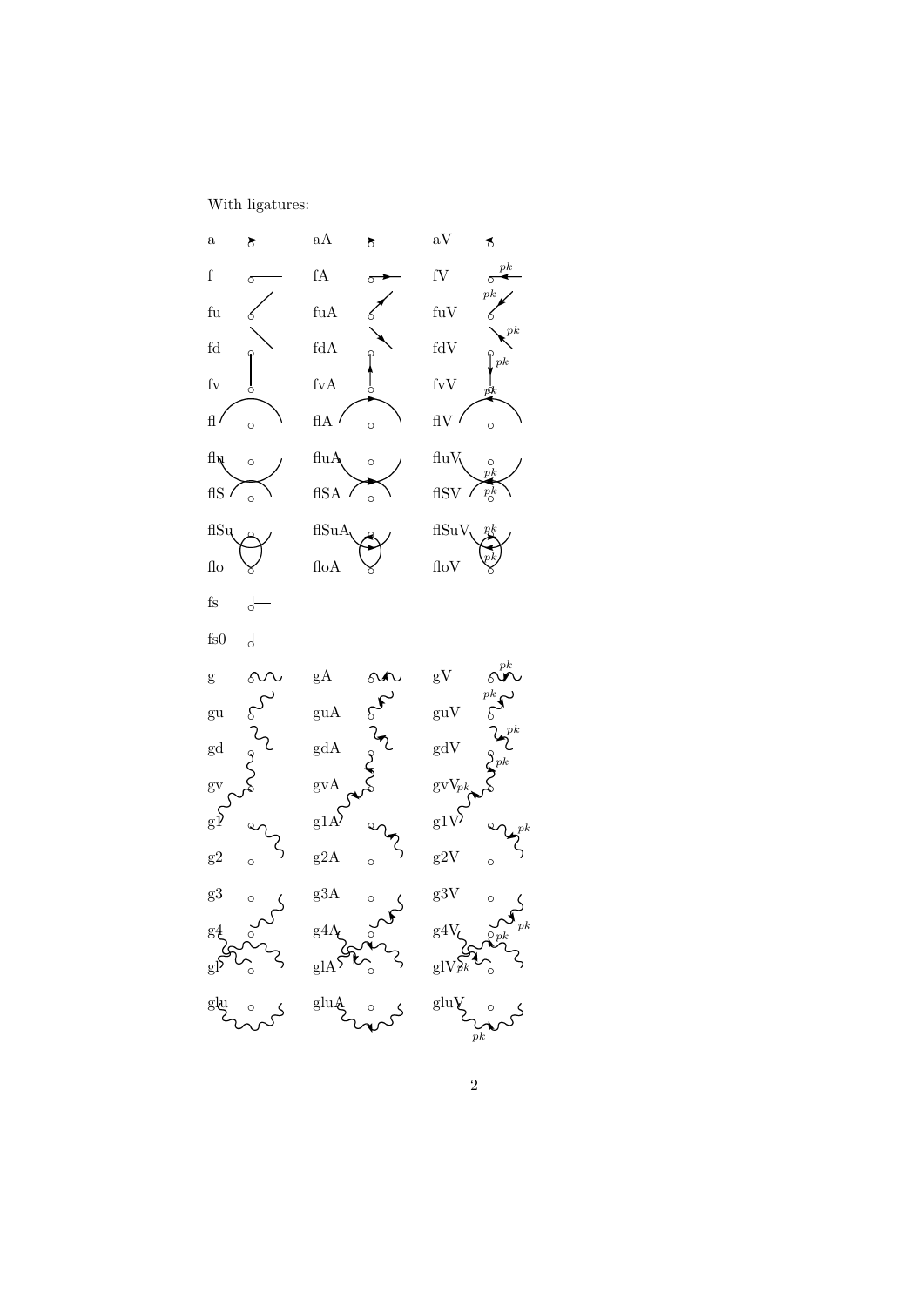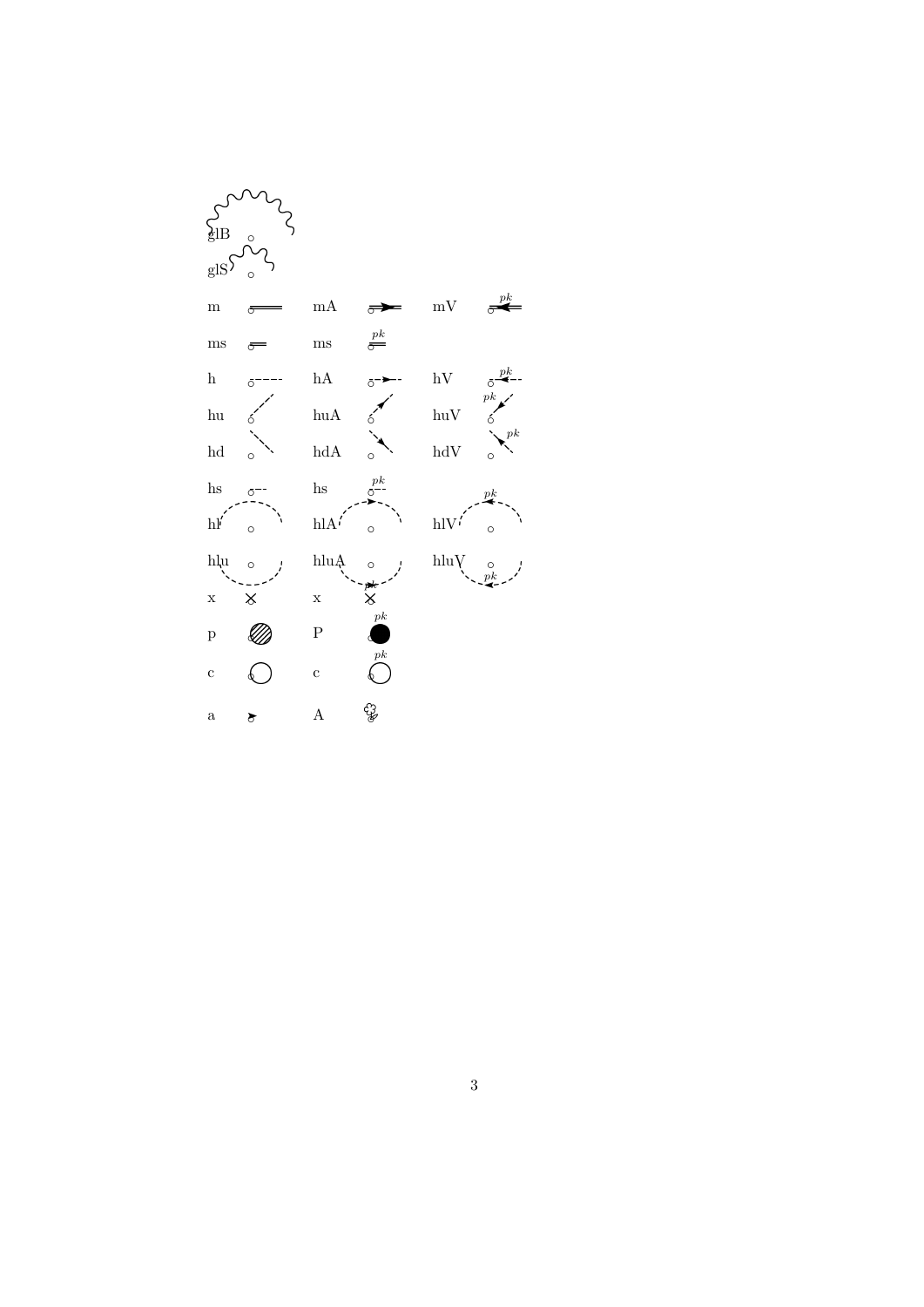

## More complicated diagrams

Fermion, gluon and ghost loop:

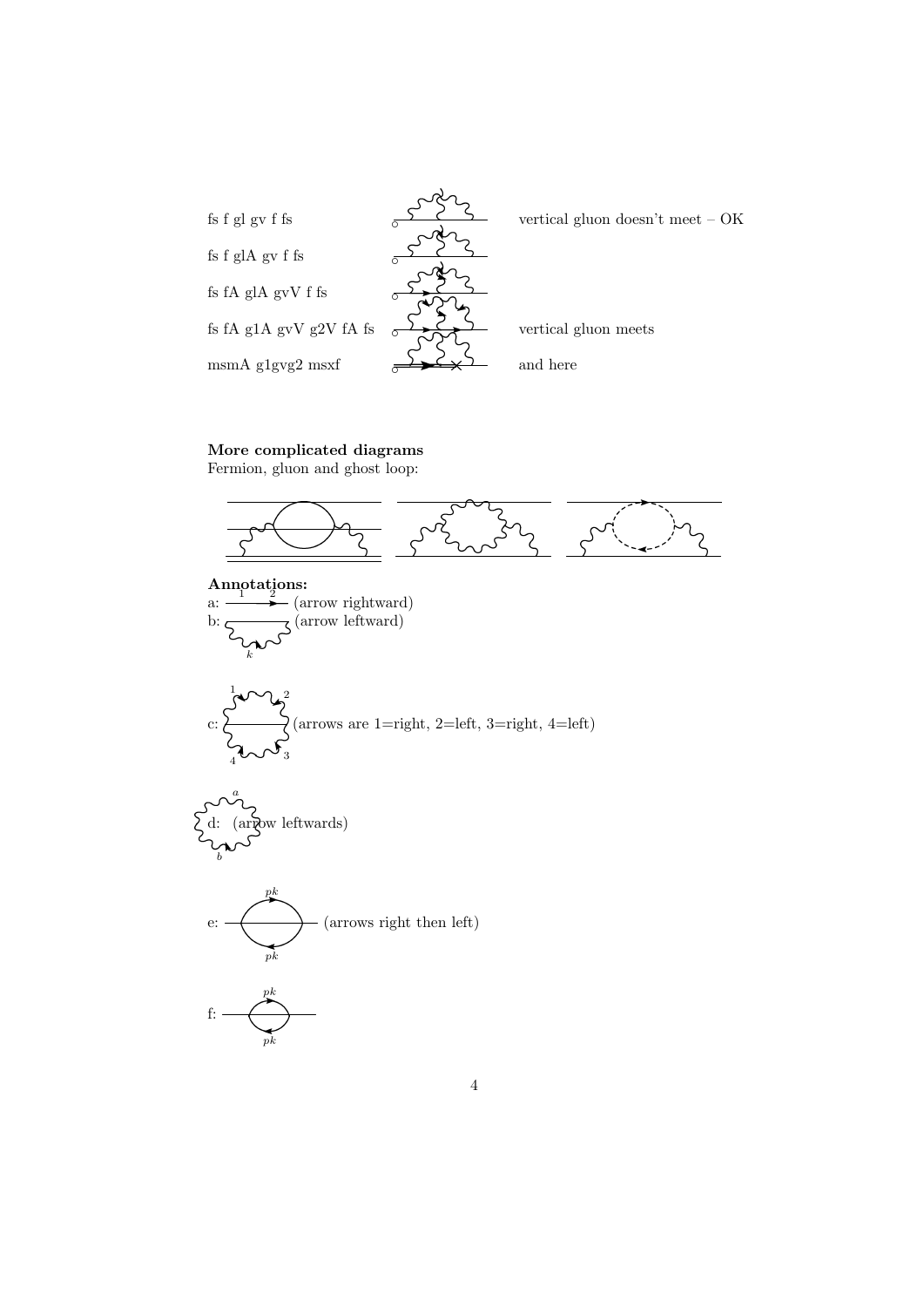$\begin{picture}(20,50)(-20,0) \put(0,0){\vector(1,0){10}} \put(15,0){\vector(1,0){10}} \put(15,0){\vector(1,0){10}} \put(15,0){\vector(1,0){10}} \put(15,0){\vector(1,0){10}} \put(15,0){\vector(1,0){10}} \put(15,0){\vector(1,0){10}} \put(15,0){\vector(1,0){10}} \put(15,0){\vector(1,0){10}} \put(15,0){\vector(1,0){10}} \put(15,0){\vector(1,0){10}} \put(15,$